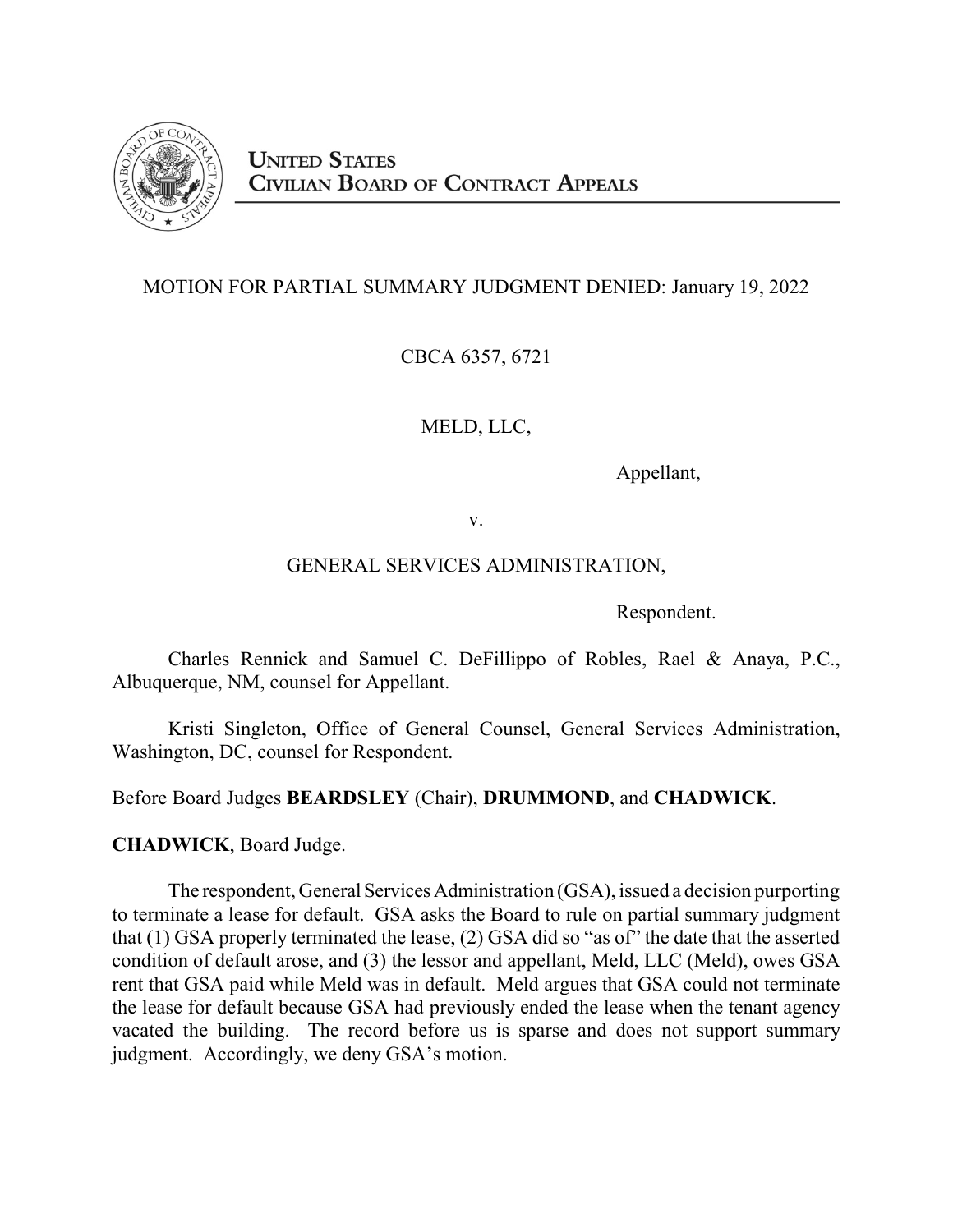## Background

These facts are undisputed except as noted. In 1997, GSA agreed to lease a building to be constructed in Albuquerque, New Mexico, as a Social Security Administration office. The lease was eventually novated to Meld. The lease stated that the term of occupancy would end in November 2018.

In April 2014, GSA notified Meld's predecessor that GSA would terminate the lease for the convenience of the Government effective in March 2015. Negotiations followed. Meld states that GSA notified the original lessor in May 2015 of GSA's intent to terminate the lease as of August 31, 2015. Meld cites as support for this statement, however, a letter that is not in the appeal file and is, therefore, not part of the record. *See* Board Rules 4,  $9(a)(1)(i)$  (48 CFR 6101.4, .9(a)(1)(i) (2020)).<sup>1</sup> In July 2015, the original lessor advised GSA that it "intend[ed] to hold GSA responsible for damages in the amount of the remaining term of the lease should the Social Security Administration vacate the premises prior to the conclusion of the twenty (20) year lease agreement."

In September 2015, a GSA contracting officer wrote in a letter to Meld that the tenant agency had "vacated your premises . . . under" the lease and that, pursuant to an Adjustment for Vacant Space clause, "the operating rent of this lease will be reduced by \$4.00 per rentable square foot, per annum. The total reduction of rent will be \$101,016.00 per annum (\$4.00 X 25,254 RSF) and will become effective September 1, 2015."

GSA states that "GSA continued to pay rent monthly after September 1, 2015." The only document cited by GSA to support this assertion, however, is a contracting officer's final decision, which the Board has repeatedly held we cannot treat as evidence in a case. *E.g*., *CSI Aviation, Inc. v. Department of Homeland Security*, CBCA 6292, et al., 20-1 BCA ¶ 37,520 (citing cases); *Regency Construction, Inc. v. Department of Agriculture*, CBCA 3246, et al., 16-1 BCA ¶ 36,468. Meld generally denies the paragraph in which GSA says it paid the rent. If there is evidence of the payments in the record, GSA does not cite it.<sup>2</sup> The

<sup>&</sup>lt;sup>1</sup> By orders of the presiding judge, the "last day to supplement the appeal file" was in March 2021 and "[t]he appeal file will be the documentary evidence for the case" absent a "showing of good cause," which Meld has not attempted to make.

<sup>2</sup> *Cf*. *Albrechtsen v. Board of Regents of University of Wisconsin System*, 309 F.3d 433, 436 (7th Cir. 2002) ("Judges are not like pigs, hunting for truffles buried in the record." (quoting *United States v. Dunkel*, 927 F.2d 955, 956 (7th Cir. 1991) (per curiam))), *quoted in Olaplex, Inc. v. L'Oréal USA, Inc*., 855 F. App'x 701, 712 (Fed. Cir. 2021); *Trace, Inc.*, ASBCA 56594, 09-1 BCA ¶ 34,128.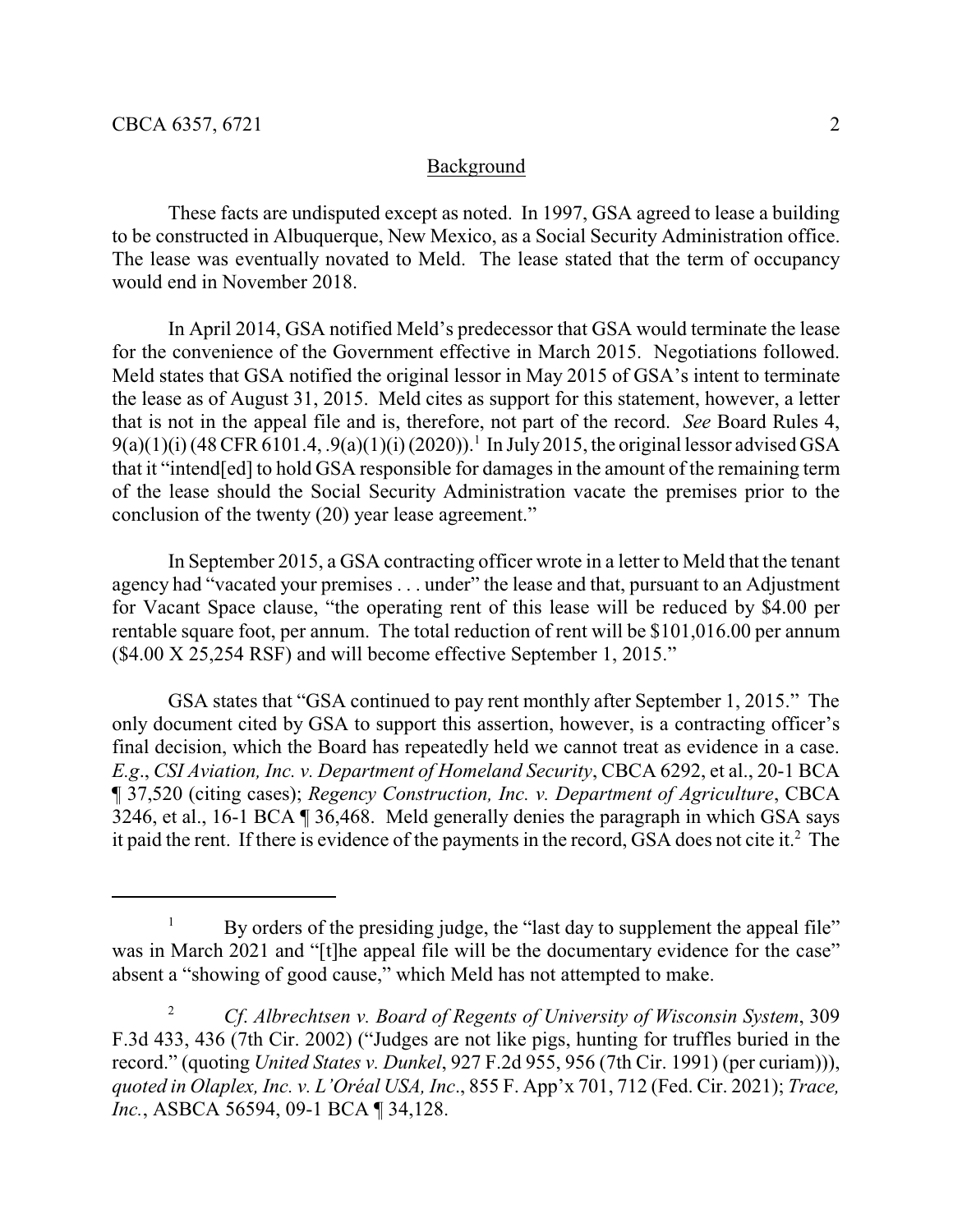#### CBCA 6357, 6721 3

asserted fact is, therefore, not established and is genuinely in dispute for purposes of summary judgment. *See* Rule 8(f).

In March 2018, a GSA contracting officer emailed Meld that the space at issue "is currently occupied by" a school, and that "[t]his lease is being terminated effective August 9, 2017." Meld admits under Rule  $8(f)(2)$  that it entered into a lease with the new tenant "effective as of August 9, 2017." Meld disputed the GSA termination, although the grounds on which it did so are unclear in the record.

On October 22, 2018, a GSA contracting officer determined in a final decision that Meld "materially breached the Lease terms by contracting for and consenting to the Charter School's occupancy and use of the Leased Premises" and "owes GSA the total amount of \$218,392.08" for rent and tax reimbursement paid to Meld "from August 9, 2017 through February 28, 2018." Meld appealed from that decision in January 2019 (CBCA 6357). In February 2020, the Board consolidated that appeal with a related appeal by Meld regarding a claim for damages under the lease (CBCA 6721). Discovery in the combined case ended in the spring of 2021. The parties timely included forty-one exhibits in the Rule 4 appeal file. After engaging in mediation, the parties briefed GSA's motion for partial summary judgment from November 2021 to January 2022.

### Discussion

We may grant summary judgment on all or part of a claim if the moving party shows it "is entitled to judgment as a matter of law based on undisputed material facts." Rule 8(f). A party opposing summary judgment need only show that "one or more" facts on which the moving party relies are "genuinely in dispute" and legally "material." *Amini Innovation Corp. v. Anthony California, Inc.*, 439 F.3d 1365, 1368 (Fed. Cir. 2006). A "non-movant is required to provide opposing evidence . . . only if the moving party has provided evidence sufficient, if unopposed, to prevail as a matter of law." *Saab Cars USA, Inc. v. United States*, 434 F.3d 1359, 1369 (Fed. Cir. 2006).

The record evidence cited to us does not support partial summary judgment for GSA. GSA asks us to rule "that it properly terminated its lease with the Appellant, and that it is entitled to a return of all rent that it paid after the Appellant leased the government's space to another tenant." The evidence summarized above, construed in Meld's favor, presents a genuine dispute of fact as to whether, as Meld asserts, the tenant agency vacated the space at the end of August 2015 and GSA attempted in September 2015 to revive the already abandoned lease with a unilateral vacant space adjustment. We can see fromthe scant record that the parties were discussing an end to the lease in mid-2015. As Meld writes, however, GSA "has not presented any evidence to support Meld's acceptance of [an] offer to invoke the vacant space provision in lieu of termination." Evidence that Meld continued to accept